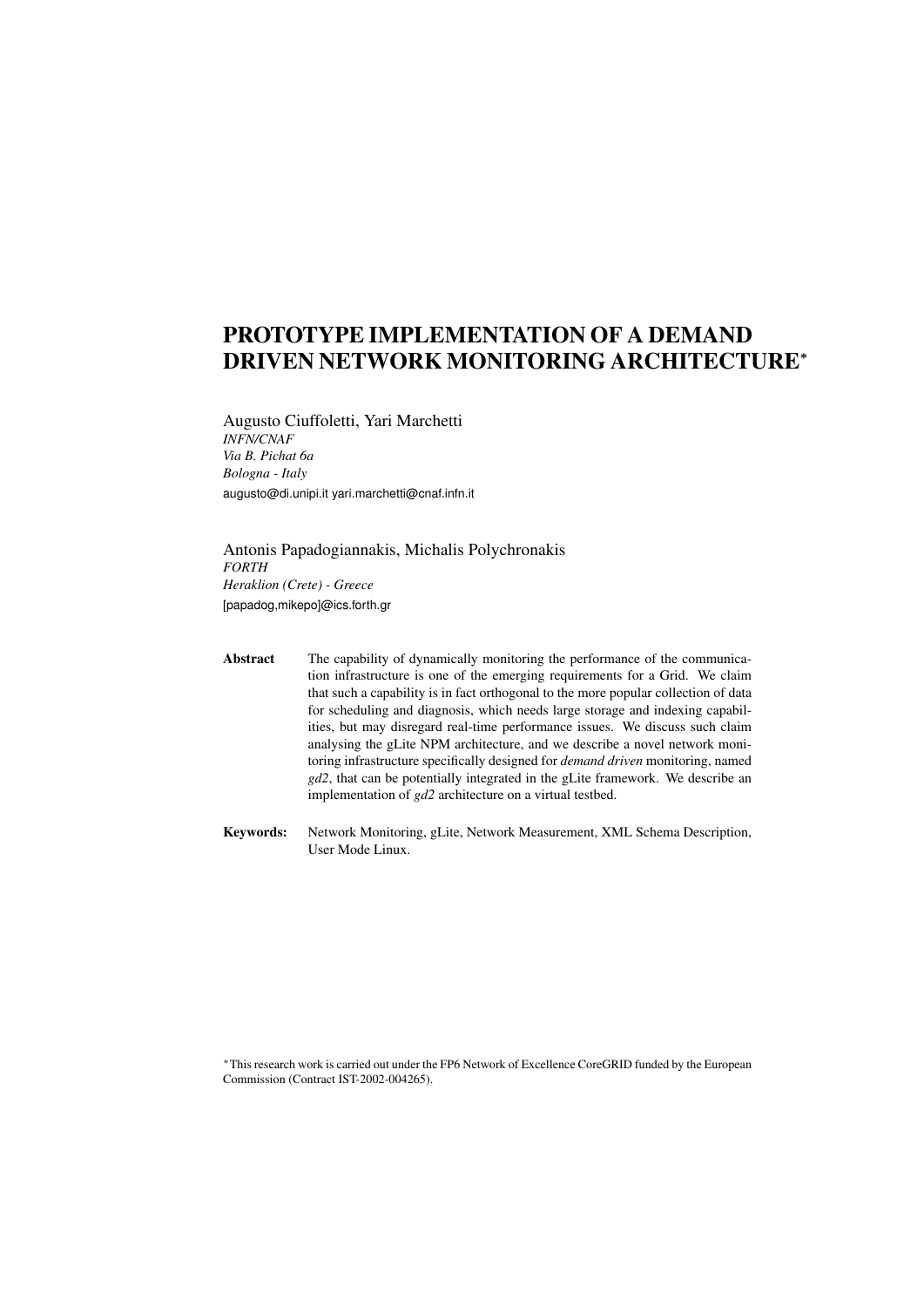#### 1. Introduction

End-to-end network monitoring substantially contributes to the usability of Grid resources, but it introduces distinctive problems.

One is that its complexity potentially scales up with the square of the size of the system. To ensure its scalability, end-to-end network monitoring must be selective in its targets: only a significantly small fraction of end-to-end paths can be monitored at each time. As a consequence, whatever the criteria to select which path is to be monitored, we need some sort of distributed infrastructure in order to activate and deactivate network monitoring selectively.

Another problem comes from the accessibility of the resource: we often observe that the monitoring tool requires some sort of cooperation from the resource itself: for instance, even the trivial ICMP ping requires that packets are freely propagated, which is not always true. As a general rule, an end-toend network element must be treated as an opaque box, showing a performance which is traffic specific. One way to overcome this problem is to use passive measurement techniques, instead of active, thus analysing existing traffic.

Summarizing, we establish two cornerstones for an end-to-end network monitoring architecture capable of managing the scalability challenge offered by a Grid environment: i) *demand driven*, in the sense that its activity is not set by default, or with static configurations, but controlled by external agents, and ii) *passive monitoring oriented*, in the sense that only existing traffic is analysed in order to obtain the requested measurements.

The next section goes into the details of a novel architecture which is based on the above foundations: it is the result of a joint activity of INFN-CNAF (Italy) and FORTH (Greece), in the frame of the European CoreGRID project.

## 2. The components of a demand driven network monitoring architecture

Our architecture, named *gd2*, partitions Grid end-points into *Domains* (see figure 1). A Network Monitoring Agent (Agent, in the rest of this paper) takes the responsibility of managing a number of Network Monitoring Sensors (Sensors, in the rest of the paper), and of agents enabled to submit network monitoring requests, the Network Monitoring Clients (Clients, in the rest of the paper) that compose the Domain. There are good reasons to introduce a partitioning, roughly the same that motivate its introduction in many aspects of networking: *reducing complexity* – one Agent concentrates the interface to the entities inside a domain; *security containment* – security issues can be managed using local credentials inside a domain; *limiting global state access* – only Agents have access to the global state, thus simplifying its management and ensuring security.

2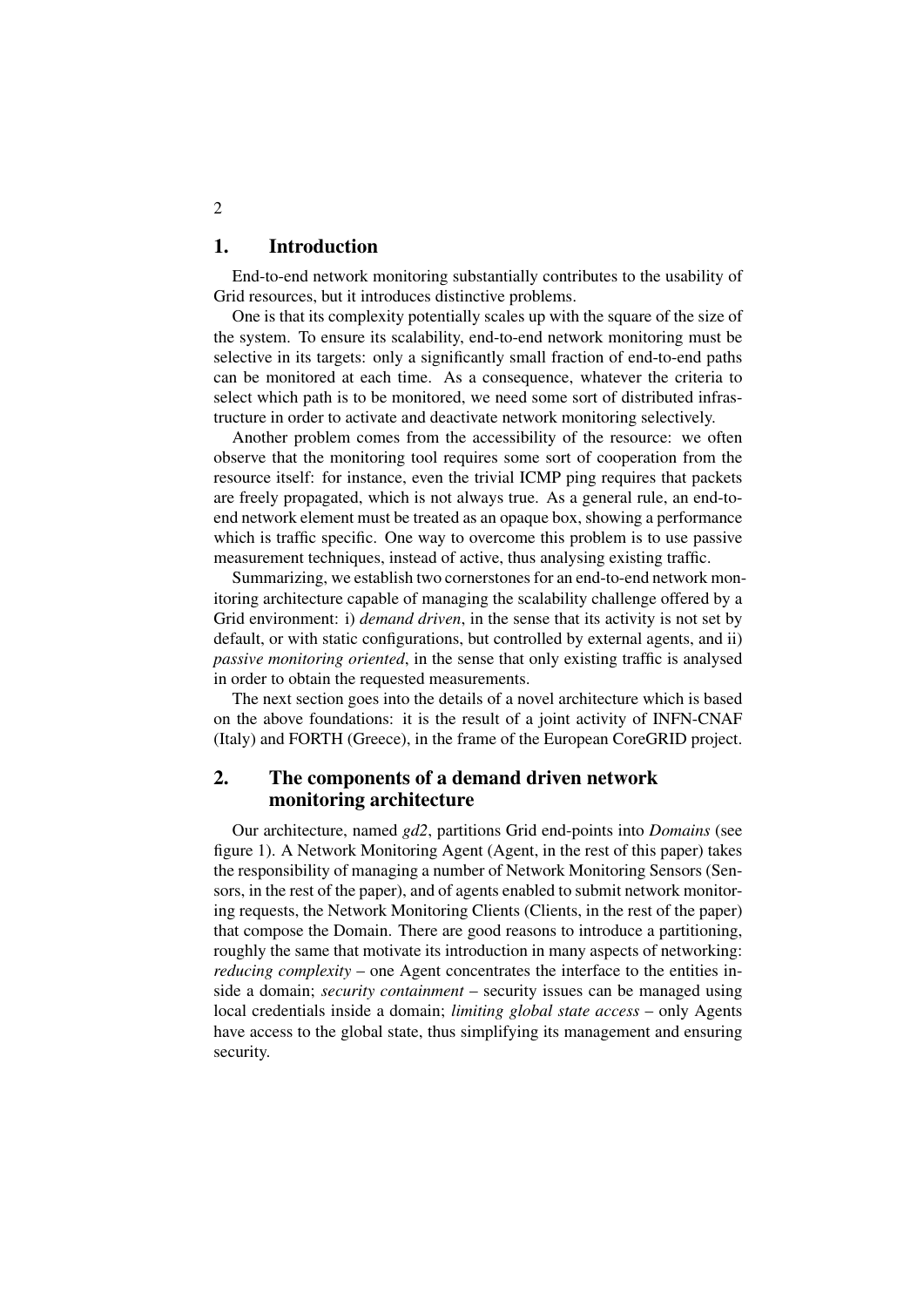

*Figure 1.* Deployment of *gd2* components in a Domain: E units represent generic monitoring endpoints, A labelled units represent Network Monitoring Agents, S units represent Network Monitoring Sensors

## 2.1 The Network Monitoring Agent

The services offered by an Agent can be divided into two quite separate sets: one towards the other Agents (back end), and another towards local sensors and clients (front end), this partitioning can be seen in figure 2. We examine these two faces, and next detail the internal structure of the agent.

The *back end* part is in charge of maintaining the membership of the Agents in the system. Such membership is the repository of two relevant data: 1) the credentials of the Agents, needed to enforce security in communications among the agents, and 2) the components of each domain.

As for the first point, we envision a public/private key scheme as adequate for our purpose: we consider that security primarily avoids the intrusion of malicious entities disguised as Agents. Whenever the results of the monitoring activity are considered confidential, Clients and Sensors will be in charge of encrypting sensitive data according to agreed methods. In order to control access to the membership, we assume the existence of an external entity in charge of key creation and assignment. This Authority, upon admission of a new agent, releases a certificate, which entrusts the use of the public key as authorized by the Certification Authority. Each Agent has access to a repository containing the certified public keys, and each communication within the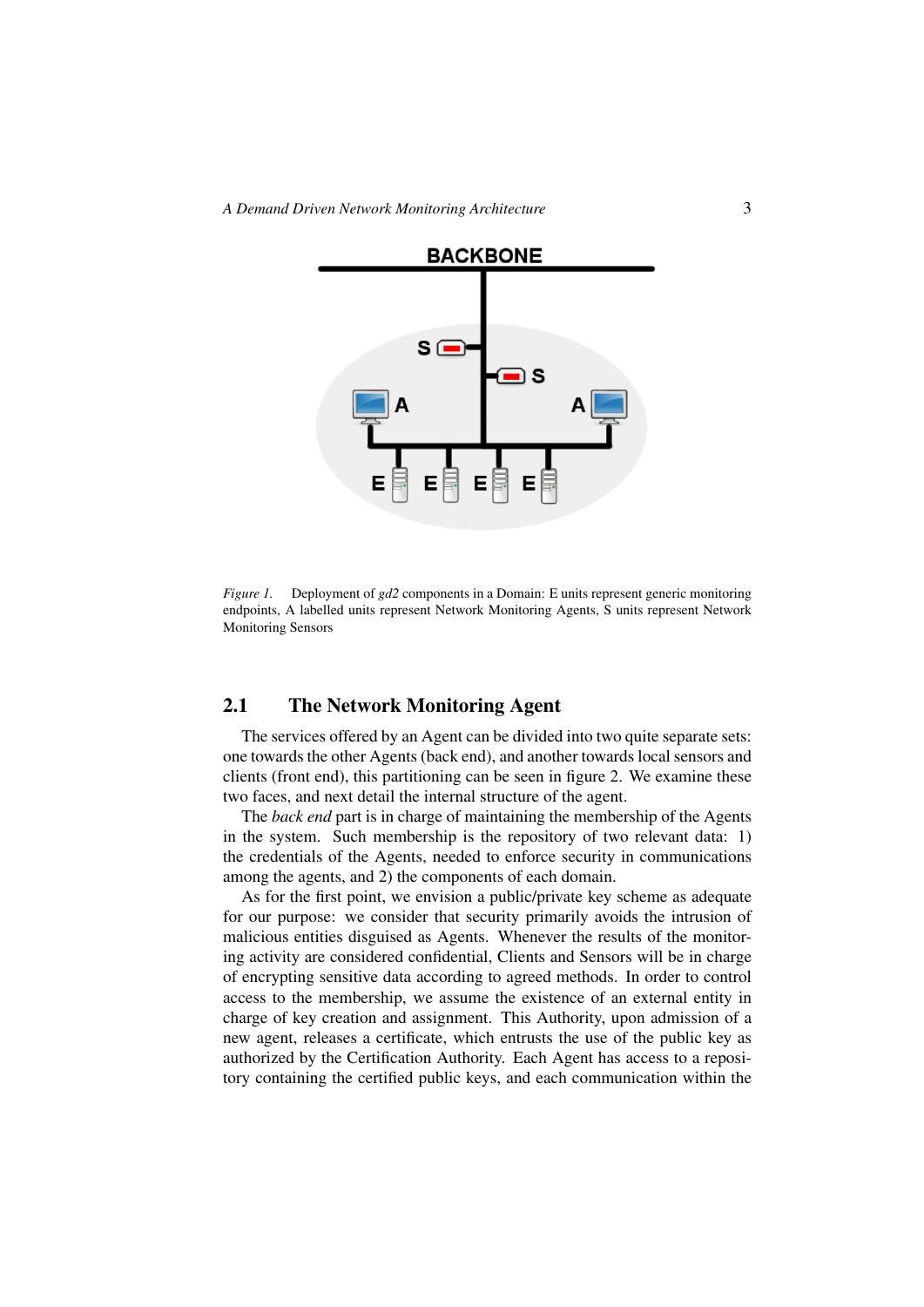

*Figure 2.* Internal architecture of a Network Monitoring Agent. The Back End interfaces are located in the innermost stripe

membership is accompanied by the signature of the sender (not encrypted, in principle), which can be checked using the public key.

An agent offers a back end service for requests delivery: it routes requests coming from other Agents and from the front end toward their destination. For this purpose an agent analyses the content of the request to determine its next hop, and then it delivers the request: such routing is made possible through Agents' membership informations access. Every request passing through an Agent leaves a track in the Agent's Soft State: informations stored in the Soft State are later used for routing streams back to Clients.

An Agent offers another back end service for the transport of Network Monitoring data to the Client that requested it: such transport service consists of a stream from the Sensor to the Client, and is routed transparently through the reverse of the path used to deliver the request. The content of the stream may be encrypted, in case the network monitoring results are considered as confidential, but the client(s) must own the key to decrypt the data: here we assume that such keys are negotiated when the network monitoring task is accepted for execution.

The *front end* of the Agent is in charge of interacting with Clients and Sensors inside the Domain: the Agent accepts requests for Network Monitoring from the Clients, and drives the Sensors in order to perform the requested network monitoring activity.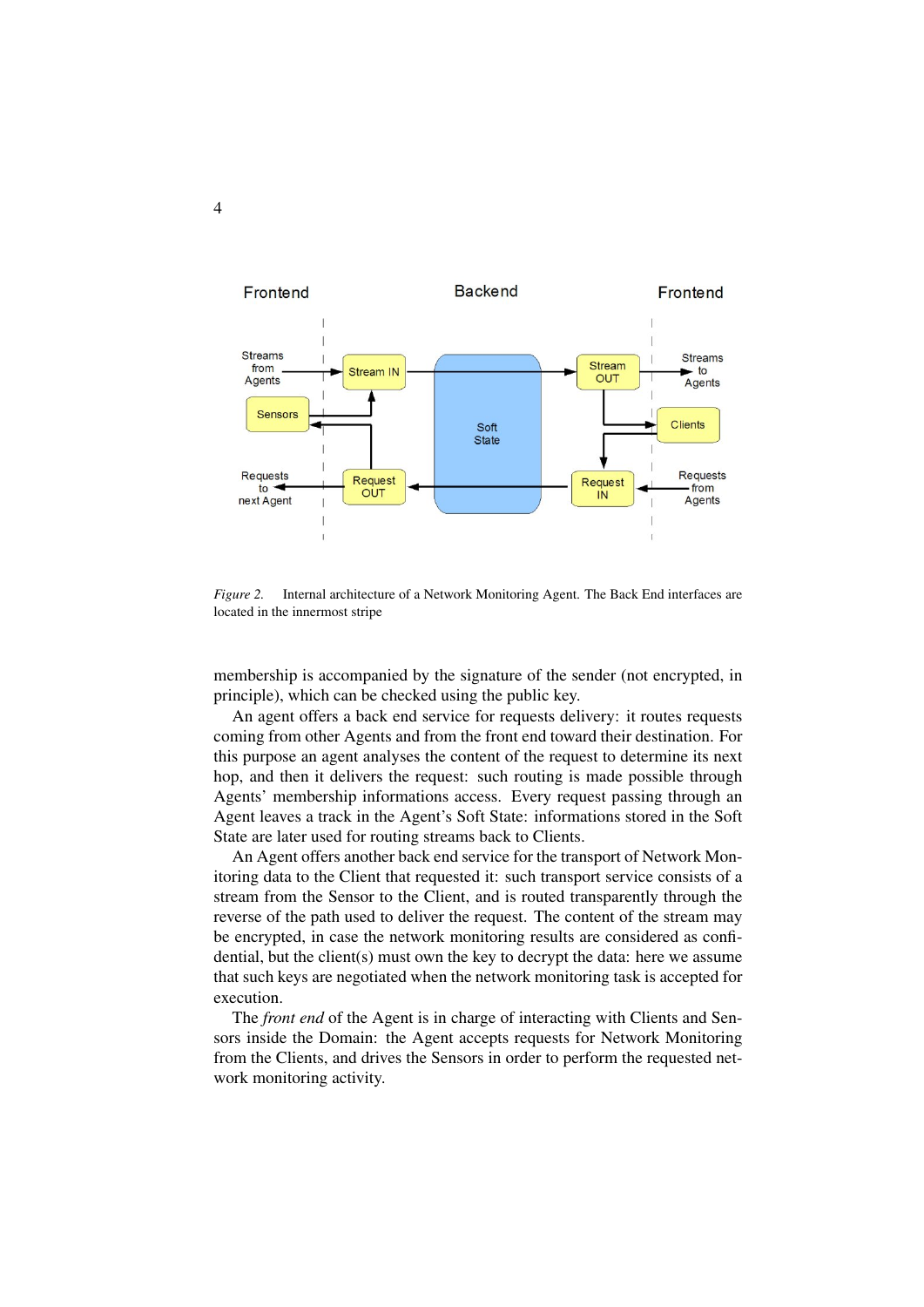The network monitoring activity is organized into *Network Monitoring Sessions* (or Sessions, in the rest of this paper). A session describes the endpoints of the Network Monitoring activity, as well as the kind of activity required. The request must determine, either implicitly or explicitly, the features of the stream that will be produced to return observations to the Client. In [5] we give an XML Schema Definition for such data structure, the Session Description.

The Clients submit their requests to the Agent as Session Descriptions. The Agent is in charge of checking whether the request comes from an authorized client: this functionality is achieved by a trust supported internally to the domain, independent from that used within the membership of the agents. This allows the possibility of merging domains with distinct security policies and support.

An agent, upon receiving a request for a domain it controls, analyses its content to assess its ability to configure a Sensor able to perform the the required task: to this purpose, the Agent must have access to a directory, internal to the domain, containing the descriptions of the sensors.



*Figure 3.* Modular view of a Network Monitoring Agent

The abstract functionalities described above have been implemented as a multi-threaded daemon (see figure 3). The *StreamProxy* thread is in charge of passing through the streams of data from sensors. It is composed of four threads that implement a pipe composed of four tasks: to receive the packet, to verify its signature, to generate the new signature, and to send the packet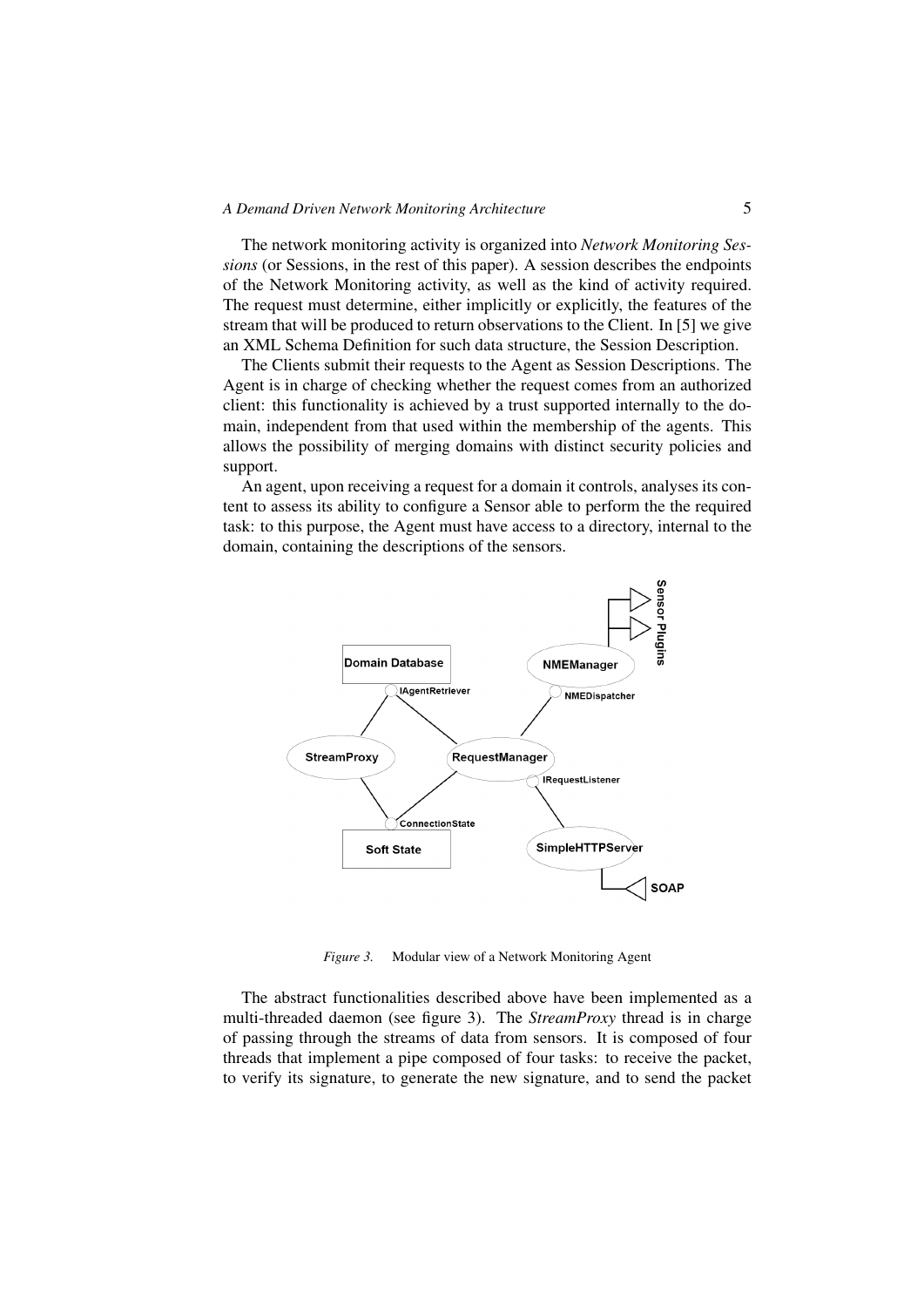to the next hop. These threads utilize the AgentRetriever API provided by the database in order to have access to the Domain Directory, and the APIs used to access the shared Soft State through the interface *ConnectionState*. It implements the "Stream IN, Stream OUT" boxes in Figure 2.

The *RequestManager* is another thread in charge of routing network monitoring requests, and implements the "Request IN, Request OUT" boxes in Figure 2. As in the case of the *StreamProxy*, the ConnectionState and the AgentRetriever interfaces grant access to the Soft State and to the Domain Directory.

Requests are acquired by a *SimpleHTTPServer* thread that offers a SOAP interface to the Clients, and they are delivered to the *RequestManager* through its *IRequestInterface* interface.

The *RequestManager* controls the Sensors through a set of plugins, each of them specifically designed in order to drive a specific kind of sensor.

#### 2.2 The Domain Database

In order to understand the role of the Domain Database, we illustrate the decisions that the Agents take on the basis of its content.

The first decision step on this way is performed by the *Agent* once it receives a request from a *Client*: it consists in determining the Source and Destination domain of the network element under test. Such information is obtained by way of a query to the Domain Directory. The request is then forwarded to an Agent in such domains: the identity of such agents and their address is again obtained from the Domain Directory.

Each agent on the way of the Request will in turn check the signature associated to the request, and replace it with its own. A query to the Domain Directory returns the public key needed to check the signature.

Each agent in turn will check the availability of the network monitoring functionality within the domain. This step is performed without further access to the Domain Directory, but browsing the capabilities available within the domain. Therefore the search for a producer is restricted within a limited number of sensors: such search can be either based on a local directory, or simply carried out broadcasting the request template to the local sensors.

The above discussion explains why the Domain Directory is to be considered a critical component in the structure: it is a potential single point of failure, and a performance bottleneck. A centralized implementation is therefore incompatible with the scalability of our architecture. However, the information stored in the Domain Directory is seldom updated, and this opens the way to strongly distributed solutions.

There are several options, that depend on the scale of the Grid of concern. One is to apply to a LDAP or DNS based implementation. Such well known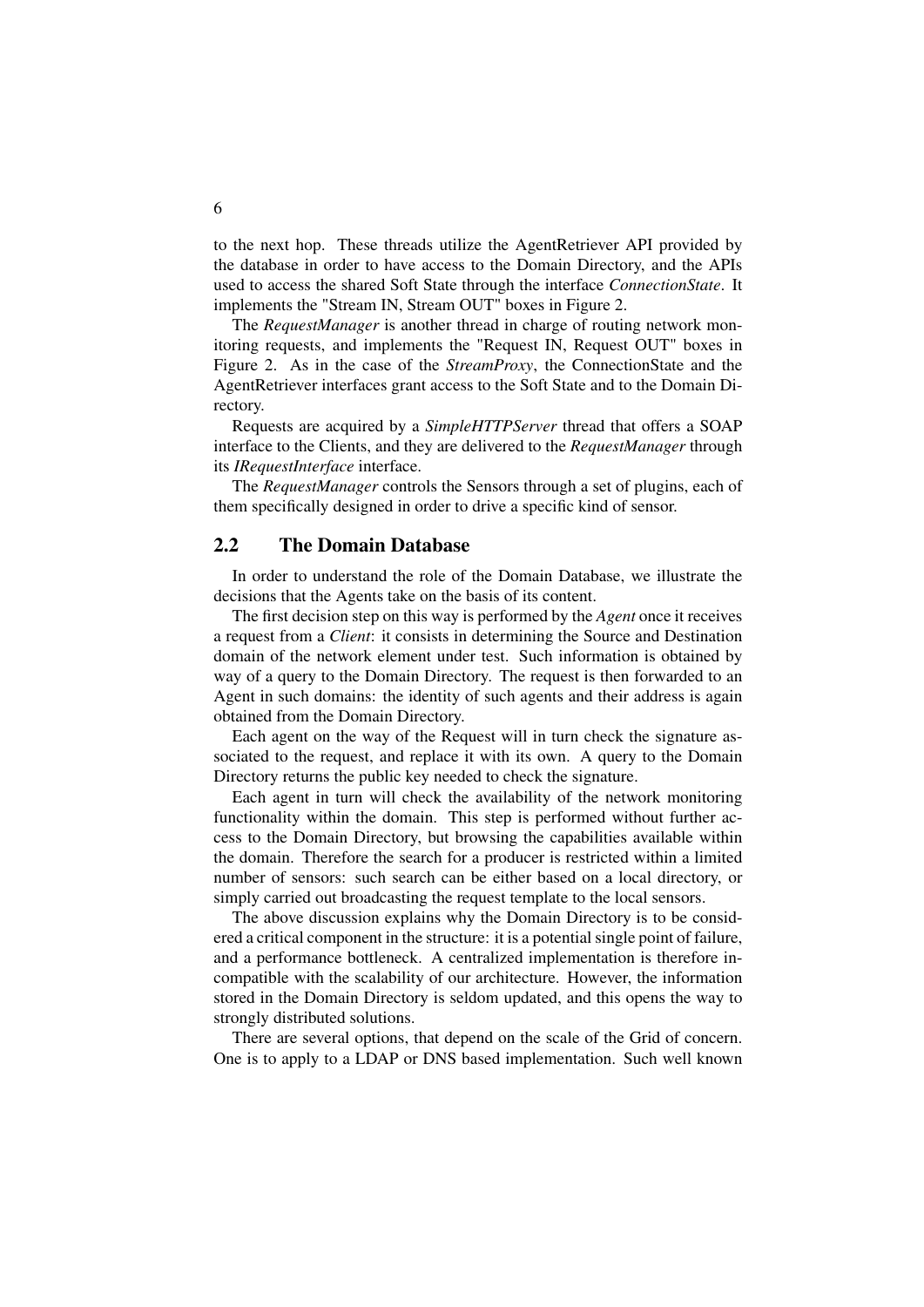tools are ready solutions for the maintenance of a distributed, that allow data replication in order to improve performance and fault tolerance. Such solution is probably adequate to most current scenarios.

Going beyond such scale, we indicate the implementation of a fully delocalized solutions: in essence, all Agents cache a part of the database, and updates are propagated according with a peer to peer protocol. Such approach may significantly improve scalability, while reducing the footprint for the maintenance of the Domain Directory. A theoretical investigation about the topic are reported in [3], while experimental results are in [4].

#### 2.3 A passive Sensor and its plugin

Passive monitoring sensors are usually located at selected vantage points in the network that offer a broad view of the traffic of a domain, such as the access link that connects a LAN with another, or an Autonomous System to the Internet.

To support passive network measurements using the *gd2* architecture, we have developed a plugin within the Network Monitoring Agent which controls the passive monitoring sensors. The passive monitoring plugin first receives the configuration parameters for the passive network measurements from the client's request: available measurements are round-trip time [7], delay and jitter, packet loss rate [8], available bandwidth, and per-application bandwidth usage [1], based on the the Distributed Monitoring Application Programming Interface (DiMAPI) [13]developed at FORTH. These parameters are derived from the measurement specific part of the session description document, while the MAPIOptions element provides the relevant parameters for the passive monitoring tools.

When the starting time of a measurement comes, the passive monitoring plugin invokes the execution of a DiMAPI program that coordinates the remote monitoring sensors for the task. Dynamic configuration of the sensor includes the specification of packet filters, the definition of the processing operations that should be performed for each network packet, and the kind of results that should be produced, using the suitable DiMAPI functions [13]. The measurement results from each sensor are periodically sent to the DiMAPI program for aggregation and then returned to the plugin in the NMA. Finally, the plugin parses the results and sends them to the consumer through an encrypted connection.

Figure 4 presents an example of a passive measurement session for the packet loss ratio between two different domains: we emphasize that such a measurement requires sophisticated techniques in order to be performed according with a passive approach to network monitoring. Initially a client submits a request to the local NMA (1), and the request is forwarded to a corre-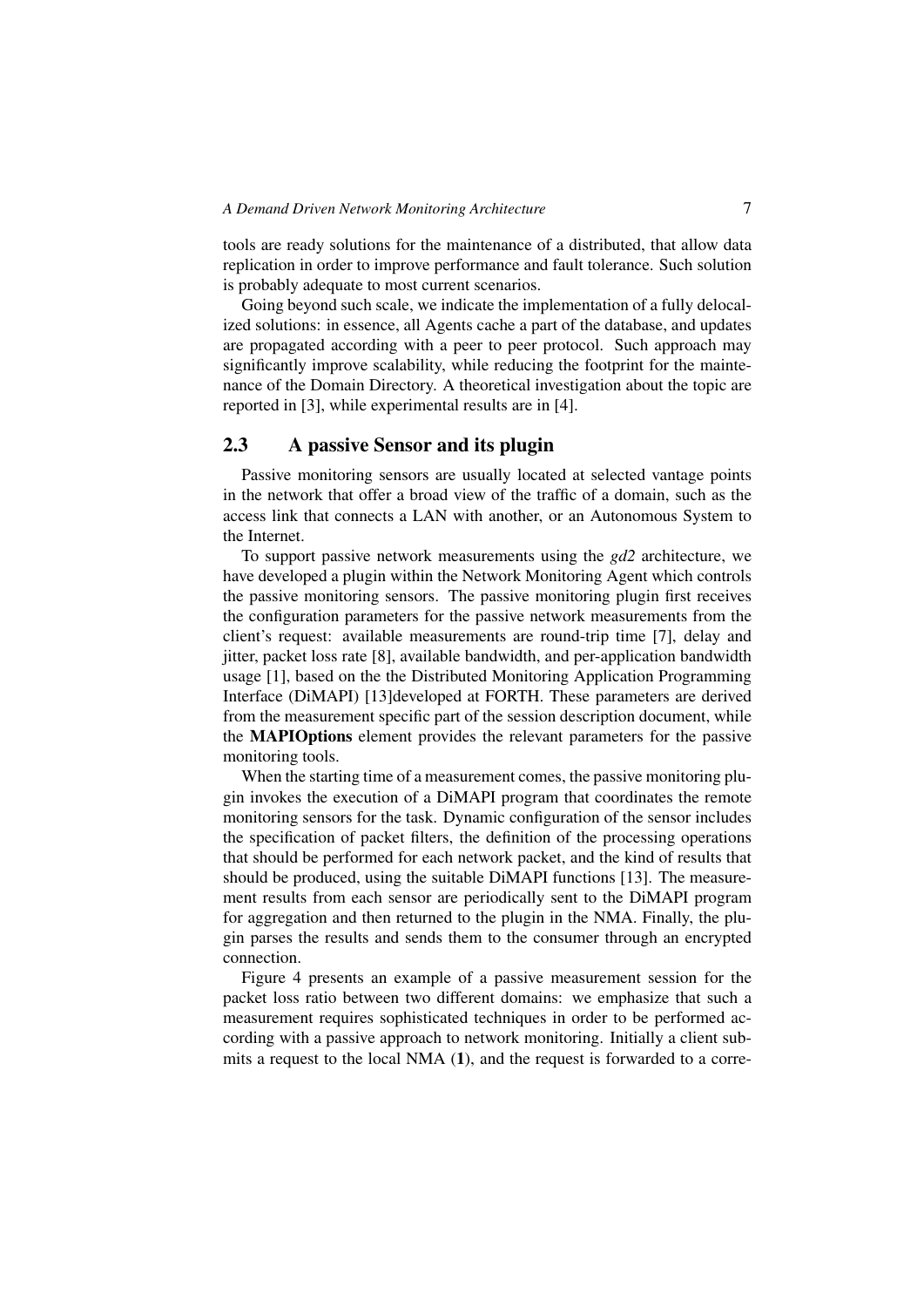

*Figure 4.* Invoking a passive measurement for packet loss ratio in *gd2*: a plugin inside NMA initiates a DiMAPI program which gathers results from two remote sensors

sponding NMA (2) that should perform the measurement. Then, the passive monitoring plugin parses the request and initiates the execution of a DiMAPI program that computes the packet loss ratio between the two domains using data from two corresponding monitoring sensors. The program first configures the two sensors (3) and then the results are streamed from the sensors to the DiMAPI program (4), which computes the packet loss ratio and reports it to the passive monitoring plugin. Finally, the results are streamed to the local NMA  $(5)$  and to the client  $(6)$ .

We have currently implemented the passive monitoring plugin to support appmon [1], a DiMAPI based tool that reports the accurate bandwidth usage for individual protocols and applications, and packet loss [8]measurement tools.

### 3. Related works

The NPM architecture [9] is one of the most promising proposals for network monitoring, and is presently embedded in the gLite infrastructure, designed and implemented in the framework of the European Project EGEE. NPM is designed to provide two types of information: measurement data, in the form of data records conforming to OGF standards, and metadata, indicating what kind of data are available for a given network element. Such information is delivered to clients, whose role is to diagnose network performance problems.

NPM strongly focuses on the accessibility of historical data: this makes a relevant difference compared to our perspective. In fact, since we mainly address data collected on demand, we necessarily exclude, for performance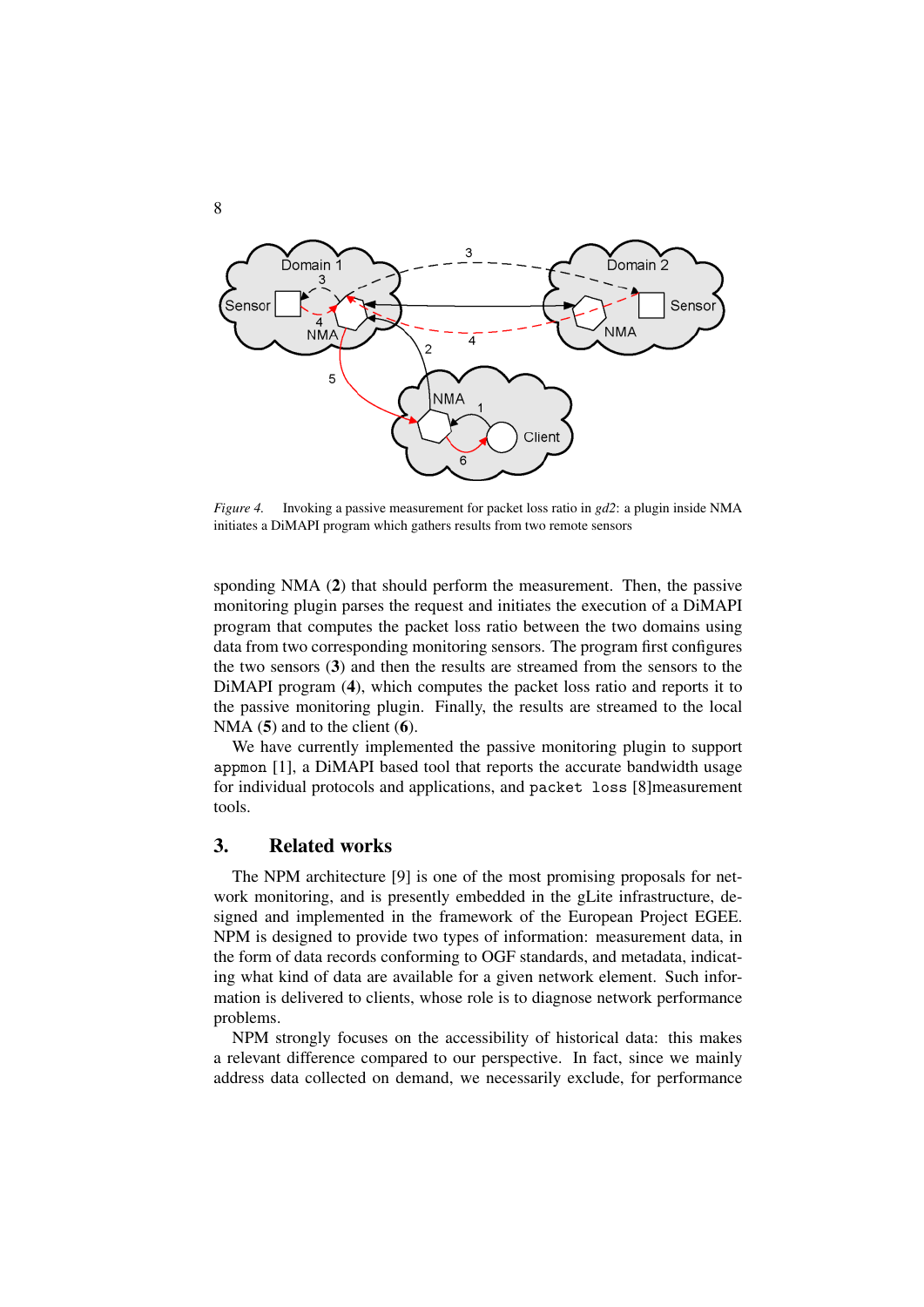reasons, a web service oriented architecture for the retrieval of measurements. Instead we introduce a long lived communication entity, a stream. For the same reason we need not to address a large database of collected data: data are delivered to interested users, without being stored anywhere (unless a Client wants to do so). In our architecture the discovery activity focuses on a far less complex task: determining where to fire the measurement session.

We conclude our discussion remarking that a direct comparison is in fact inappropriate: the two frameworks, NPM and *gd2* address two distinct problems, and each of them is a poor solution when applied to the problem for which it has not been explicitly designed. A *gd2* Agent is designed to diagnose network problems once they have been detected, but has no detection tools: here we present a framework that helps detecting a network problem, and possibly overcome its presence without diagnosing its source. The NPM has an extremely heavy footprint when used to receive real time updates of the performance of a network element, which is needed to detect problems; our framework has no way to explore the past of an observation, tracking up to its cause.

Since their application domains are different, one may guess that they may live side-to-side in the same infrastructure. We believe that this is possible, at least in perspective.

The approach presented in this paper is also complementary with the IPFIX project [11]: the purpose of the IETF initiative is to design a protocol for flow metering data exchange between IPFIX Devices (corresponding to sensors in out framework) and IPFIX Collectors (Clients in our framework). Such a protocol roughly corresponds to the payload of the Sensor to Client stream, and can be used whenever network utilization has the characteristics of a flow. We plan to converge to an IPFIX compliant architecture, and an IPFIX interface for MAPI is under work.

A monitoring infrastructure which inspired our work is CoMo [6], a passive monitoring infrastructure invented by Intel. A branch of this project covers the placement of passive sensors [2], a relevant issue that is not considered in our paper. The CoMo research team explores many relevant aspects of network monitoring, but fails to give an exhaustive description of the conversation between the Sensor and the Client, which is the main purpose of our work.

#### 4. Prototype layout and operation

The purpose of our prototype was to assess the feasibility of the whole *gd2* architecture, focussing on the communication infrastructure: therefore we tried to concentrate our efforts in order to produce a real scale support for a community of Agents, leaving behind other aspects.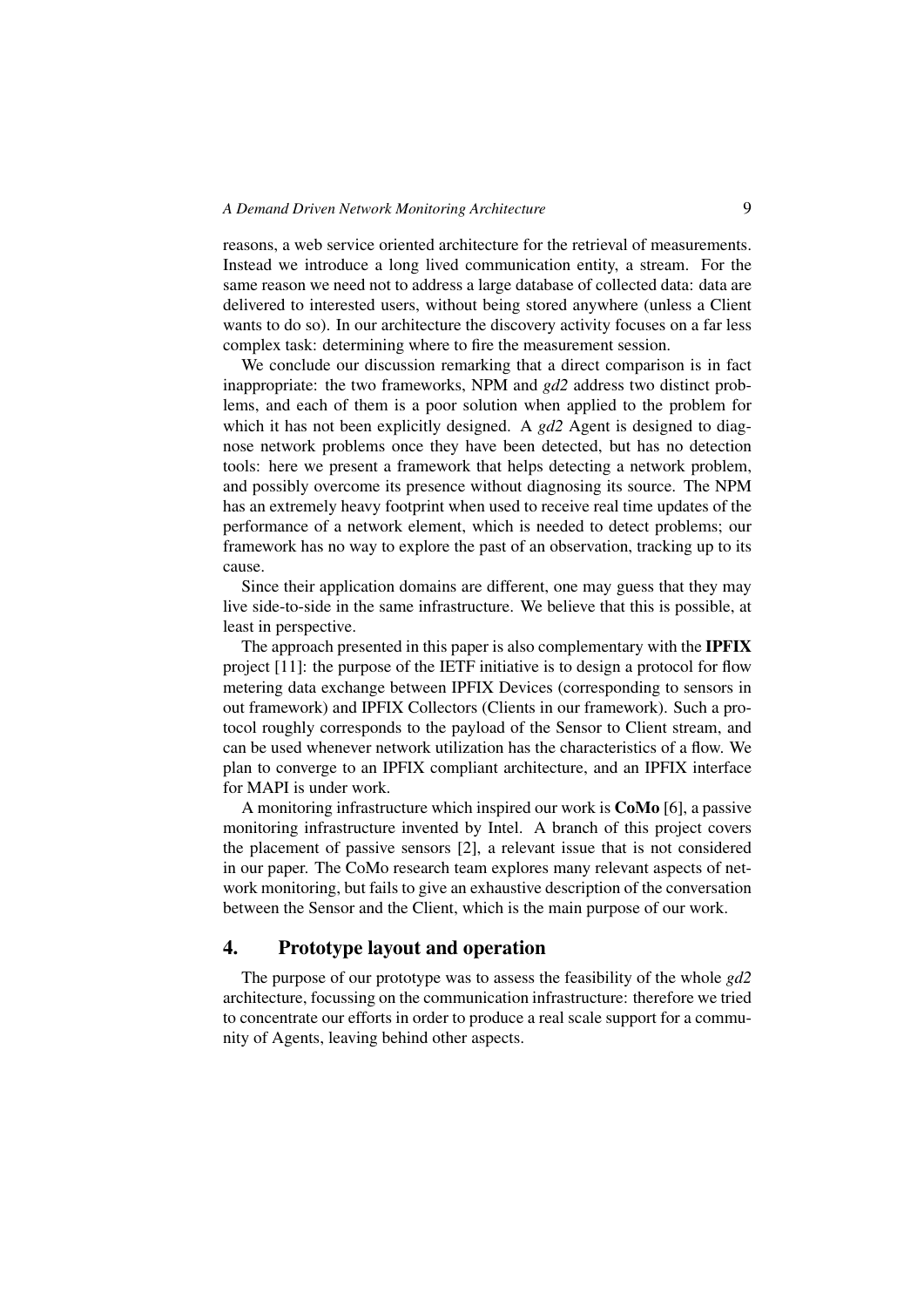

*Figure 5.* Development testbed

We implemented a fully functional request delivery infrastructure, as well as the streaming in charge of returning the data to the requester. We took into account the security issues mentioned above, using signed communications among the Agents, taking care of the organization of the content of the database.

One of the aspects that are considered to a limited extent is the implementation of the database: we have implemented a solution based on an LDAP directory, whose scalability is similar to other solutions based on this technology.

In order to debug and demonstrate the functionality of the prototype, we have implemented a virtual testbed using NETKIT [12], based on the User Mode Linux technology, which allows to virtualize several distinct hosts, as well as an interconnection network, on a single computer. The major advantage of such an approach is that the experiments can be easily replicated on distant sites, thus allowing a collaborative development of the software without need of sharing hardware facilities, and always run under extremely controlled and uniform conditions. Demonstrations can be produced using any available Linux machine, and without installing experimental software on the real computer<sup>1</sup>.

In our testbed we synthesize a network composed of three Agents and two routers (see figure 5): each of the Agents lives in a distinct domain. One

<sup>&</sup>lt;sup>1</sup>The package with the virtual testbed (designed for Ubuntu Linux) is available at http://network-monitoring-rp.di.unipi.it/, with instruction for its installation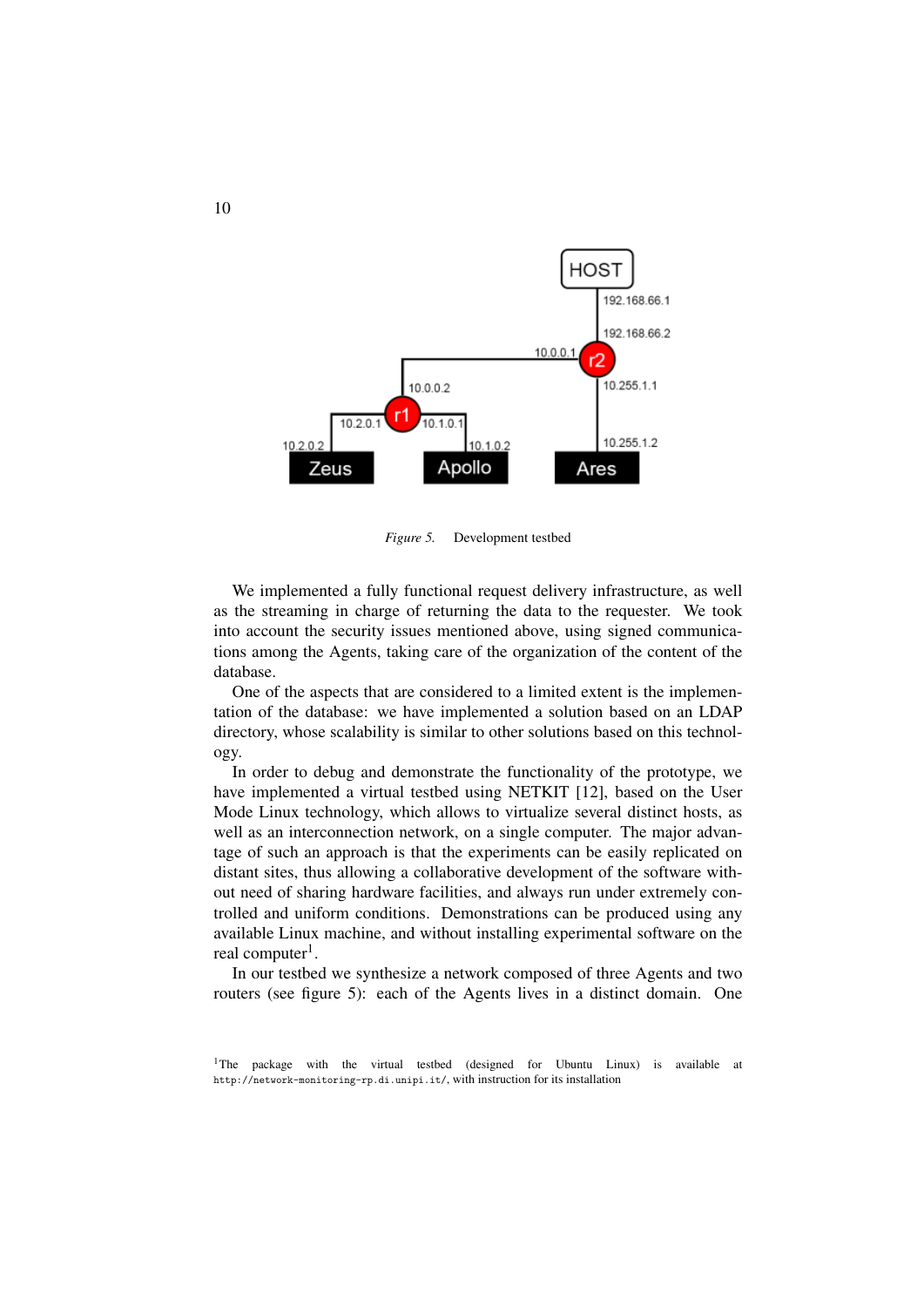of the Agents was equipped with a Client interface able to generate Network Monitoring Requests.

A real testbed is under development through a collaboration between INFN and FORTH institutes and we are working on the construction of a version whose allows to perform scalability and reliability tests on a real environment. With this real testbed we count to perform some rigorous evaluations on costs introduced by this architecture: we voluntary left them in the background to concentrate on a more clear architecture development.

#### 5. Conclusions

Our investigation leads to a clear view of the problems related to *on demand* network monitoring, and to the change of attitude needed with respect to a *diagnosis-oriented* network monitoring. A demand driven architecture is not data-centric, in the sense that storage and indexing of measurements are not relevant, but more capability-centric, in the sense that operational network monitoring capabilities must be indexed, and protected against misuse. Therefore we need an architecture that is able to give a structure to the membership of the components that have monitoring capabilities, so to provide a capability based addressing of the monitoring resources.

Using such a capability-centric model it is nonetheless possible to collect data to be used for diagnosis purposes. the tools provided by *gd2* allow to collect and to keep an historical trace of measurements but also to request real time, non-periodic updates on the status of the network elements. This latter point discloses new horizons to network monitoring, by just not confining it to a problems detection role, but allowing to be used for a new set of activities, like, for example, best performance data source location in a replica management scenario.

We have identified a cornerstone concept in a topology-bound partitioning: such structure must be sufficiently stable, in order to allow a distributed management of the directory that describes the partitioning. In order to effectively abstract from the internal structure of a domain, we introduce components that manage the monitoring capabilities within a domain.

Data transfer must focus on long lived, low bandwidth data transfers: a *less than best effort* paradigm seems appropriate for their definition. This seems to match with a stream oriented protocol, that uses routing information obtained during the delivery of the network monitoring request.

In such scenario, passive monitoring is not only an option motivated by a low footprint. Passive end-to-end monitoring capabilities can be concentrated in a few locations within a domain, thus simplifying the indexing of available capabilities instead of scattered on each possible endpoint, which comes as a